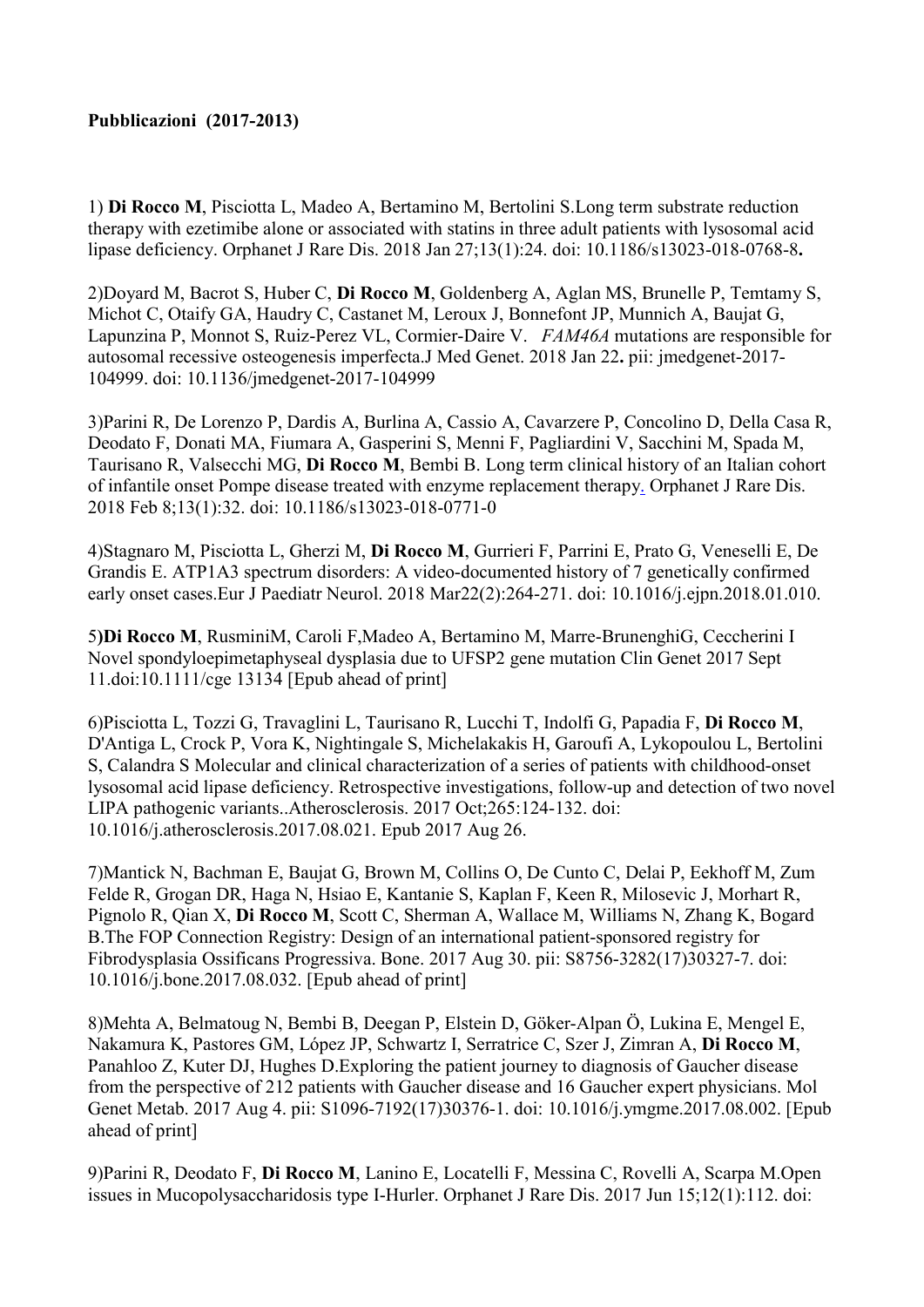10.1186/s13023-017-0662-9. Review.

10)Di Rocco M, Baujat G, Bertamino M, Brown M, De Cunto CL, Delai PLR, Eekhoff EMW, Haga N, Hsiao E, Keen R, Morhart R, Pignolo RJ, Kaplan FS.International physician survey on management of FOP: a modified Delphi study. Orphanet J Rare Dis. 2017 Jun 12;12(1):110. doi: 10.1186/s13023-017-0659-4.

11)Biegstraaten M, Cox TM, Belmatoug N, Berger MG, Collin-Histed T, Vom Dahl S, Di Rocco M, Fraga C, Giona F, Giraldo P, Hasanhodzic M, Hughes DA, Iversen PO, Kiewiet AI, Lukina E, Machaczka M, Marinakis T, Mengel E, Pastores GM, Plöckinger U, Rosenbaum H, Serratrice C, Symeonidis A, Szer J, Timmerman J, Tylki-Szymańska A, Weisz Hubshman M, Zafeiriou DI, Zimran A, Hollak CEM Management goals for type 1 Gaucher disease: An expert consensus document from the European working group on Gaucher disease. Blood Cells Mol Dis. 2016 Oct 24. pii: S1079-9796(16)30191-7. doi: 10.1016/j.bcmd.2016.10.008. [Epub ahead of print]

12)Minoia F, Bertamino M, Picco P, Severino M, Rossi A, Fiorillo C, Minetti C, Nesti C, Santorelli FM, Di Rocco M

Widening the Heterogeneity of Leigh Syndrome: Clinical, Biochemical, and Neuroradiologic Features in a Patient Harboring a NDUFA10 Mutation. .JIMD Rep. 2017 Mar 1. doi: 10.1007/8904\_2017\_9.

13)Volpi S, Yamazaki Y, Brauer PM, van Rooijen E, Hayashida A, Slavotinek A, Sun Kuehn H, Di Rocco M, Rivolta C, Bortolomai I, Du L, Felgentreff K, Ott de Bruin L, Hayashida K, Freedman G, Marcovecchio GE, Capuder K, Rath P, Luche N, Hagedorn EJ, Buoncompagni A, Royer-Bertrand B, Giliani S, Poliani PL, Imberti L, Dobbs K, Poulain FE, Martini A, Manis J, Linhardt RJ, Bosticardo M, Rosenzweig SD, Lee H, Puck JM, Zúñiga-Pflücker JC, Zon L, Park PW, Superti-Furga A, Notarangelo LD. EXTL3 mutations cause skeletal dysplasia, immune deficiency, and developmental delay J Exp Med. 2017 Mar 6;214(3):623-637.

14)Pichiecchio A, Rossi M, Cinnante C, Colafati SG, De Icco R, Parini R, Menni F, Furlan F, Burlina A, Sacchini M, Donati MA, Fecarotta S, Casa RD, Deodato F, Taurisano R, Di Rocco M. Muscle MRI of classic infantile Pompe patients: Fatty substitution and edema-like changes Muscle Nerve. 2016 Sep 26. doi: 10.1002/mus.25417.

15)Severino M, Bertamino M, Tortora D, Morana G, Uccella S, Bocciardi R, Ravazzolo R, Rossi A, Di Rocco M.Novel asymptomatic CNS findings in patients with ACVR1/ALK2 mutations causing fibrodysplasia ossificans progressiva. J Med Genet. 2016 Dec;53(12):859-864

16)Belmatoug N, Di Rocco M, Fraga C, Giraldo P, Hughes D, Lukina E, Maison-Blanche P, Merkel M, Niederau C, Plӧckinger U, Richter J, Stulnig TM, Vom Dahl S, Cox TM. Management and monitoring recommendations for the use of eliglustat in adults with type 1 Gaucher disease in Europe Eur J Intern Med. 2016 Aug 10. pii: S0953-6205(16)30217-5. doi: 10.1016/j.ejim.2016.07.011

17)Mariani G, Perri M, Minichilli F, Ortori S, Linari S, Giona F, Di Rocco M, Cappellini MD, Guidoccio F, Erba PA. Standardization of MRI and Scintigraphic Scores for Assessing the Severity of Bone Marrow Involvement in Adult Patients With Type 1 Gaucher Disease AJR Am J Roentgenol. 2016 Jun;206(6):1245-52. doi: 10.2214/AJR.15.15294.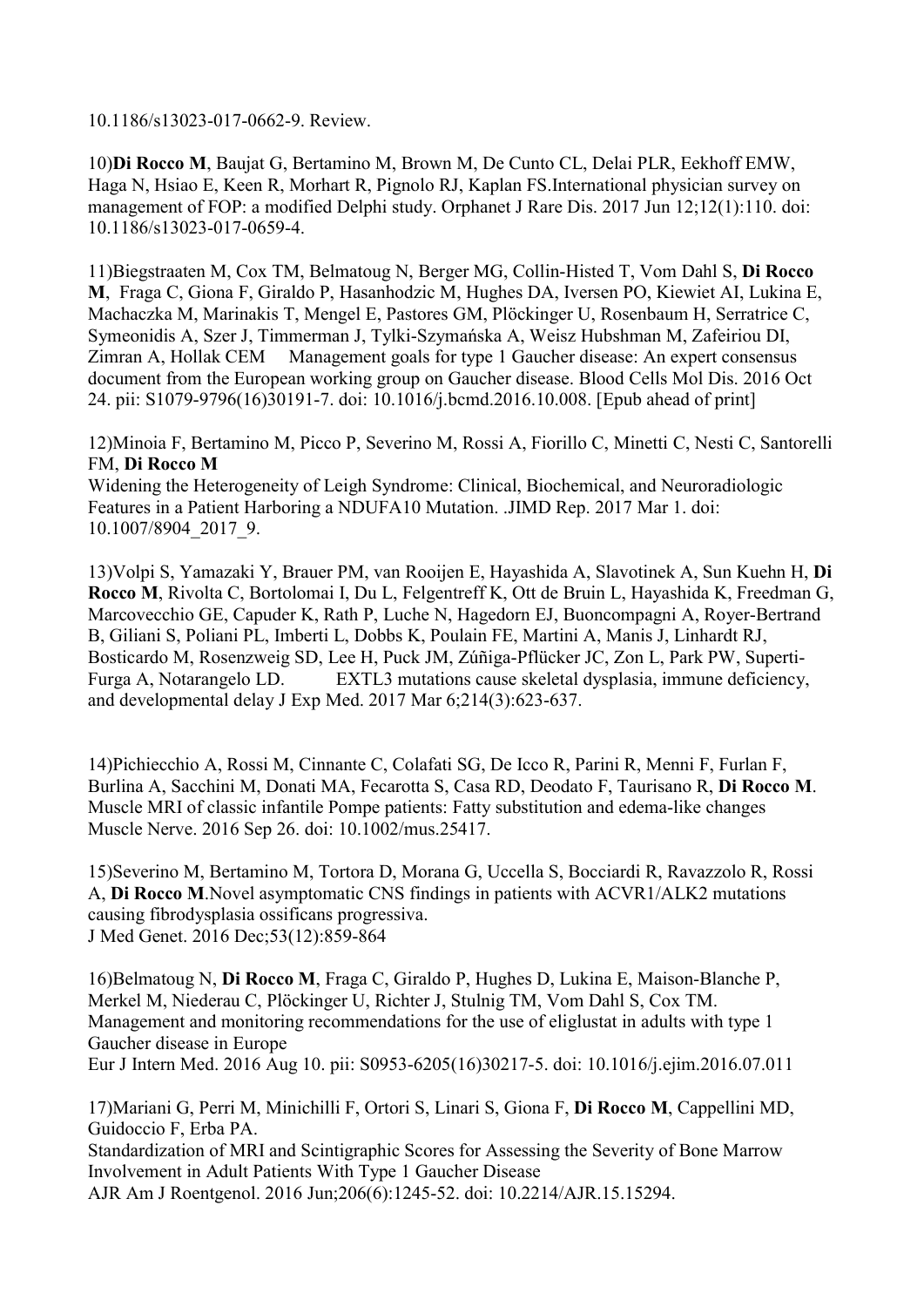18)Burton BK, Balwani M, Feillet F, Barić I, Burrow TA, Camarena Grande C, Coker M, Consuelo-Sánchez A, Deegan P, Di Rocco M, Enns GM, Erbe R, Ezgu F, Ficicioglu C, Furuya KN, Kane J, Laukaitis C, Mengel E, Neilan EG, Nightingale S, Peters H, Scarpa M, Schwab KO, Smolka V, Valayannopoulos V, Wood M, Goodman Z, Yang Y, Eckert S, Rojas-Caro S, Quinn AG.A Phase 3 Trial of Sebelipase Alfa in Lysosomal Acid Lipase Deficiency. 55.873 N Engl J Med. 2015 Sep 10;373(11):1010-20. doi: 10.1056/NEJMoa1501365

19)Jones SA, Valayannopoulos V, Schneider E, Eckert S, Banikazemi M, Bialer M, Cederbaum S, Chan A, Dhawan A, Di Rocco M, Domm J, Enns GM, Finegold D, Gargus JJ, Guardamagna O, Hendriksz C, Mahmoud IG, Raiman J, Selim LA, Whitley CB, Zaki O, Quinn AG.Rapid progression and mortality of lysosomal acid lipase deficiency presenting in infants.2.083 Genet Med. 2016 May;18(5):452-8. doi: 10.1038/gim.2015.108. Epub 2015 Aug 27

20)Di Rocco M, Barone R, Madeo A, Fiumara A Miglustat Does Not Prevent Neurological Involvement in Niemann Pick C Disease. Pediatr Neurol. 2015 Oct;53(4):e15

21)Burton BK, Deegan PB, Enns GM, Guardamagna O, Horslen S, Hovingh GK, Lobritto SJ, Malinova V, McLin VA, Raiman J, Di Rocco M, Santra S, Sharma R, Sykut-Cegielska J, Whitley CB, Eckert S, Valayannopoulos V, Quinn AG.Clinical Features of Lysosomal Acid Lipase Deficiency. J Pediatr Gastroenterol Nutr. 2015 Dec;61(6):619-25.

22)Patterson MC, Mengel E, Vanier MT, Schwierin B, Muller A, Cornelisse P, Pineda M; NPC Registry investigators.Stable or improved neurological manifestations during miglustat therapy in patients from the international disease registry for Niemann-Pick disease type C: an observational cohort study.Orphanet J Rare Dis. 2015 May 28;10:65.

23)Fecarotta S, Romano A, Della Casa R, Del Giudice E, Bruschini D, Mansi G, Bembi B, Dardis A, Fiumara A, Di Rocco M, Uziel G, Ardissone A, Roccatello D, Alpa M, Bertini E, D'Amico A, Dionisi-Vici C, Deodato F, Caviglia S, Federico A, Palmeri S, Gabrielli O, Santoro L, Filla A, Russo C, Parenti G, Andria G.Long term follow-up to evaluate the efficacy of miglustat treatment in Italian patients with Niemann-Pick disease type C. 3.358 Orphanet J Rare Dis. 2015 Feb 27;10:22

24)Mirabelli-Badenier M, Morana G, Bruno C, Di Rocco M, Striano P, De Grandis E, Veneselli E, Rossi A, Biancheri R.Inferior Olivary Nucleus Involvement in Pediatric Neurodegenerative Disorders: Does It Play a Role in Neuroimaging Pattern-Recognition Approach? Neuropediatrics. 2015 Feb 16. [Epub ahead of print]

25)Tassano E, Jagannathan V, Drögemüller C, Leoni M, Hytönen MK, Severino M, Gimelli S, Cuoco C,Di Rocco M, Sanio K, Groves AK, Leeb T, Gimelli G.Congenital aural atresia associated with agenesis of internal carotid artery in a girl with a FOXI3 deletion. Am J Med Genet A. 2015 Feb 5

26)Bravenboer N, Micha D, Triffit JT, Bullock AN, Ravazollo R, Bocciardi R, Di Rocco M, Netelenbos JC, Ten Dijke P, Sánchez-Duffhues G, Kaplan FS, Shore EM, Pignolo RJ, Seemann P, Ventura F, Beaujat G, Eekhoff EM, Pals G.Clinical Utility Gene Card for: Fibrodysplasia ossificans progressiva.Eur J Hum Genet. 2015 Jan 21. doi: 10.1038/ejhg.2014.274.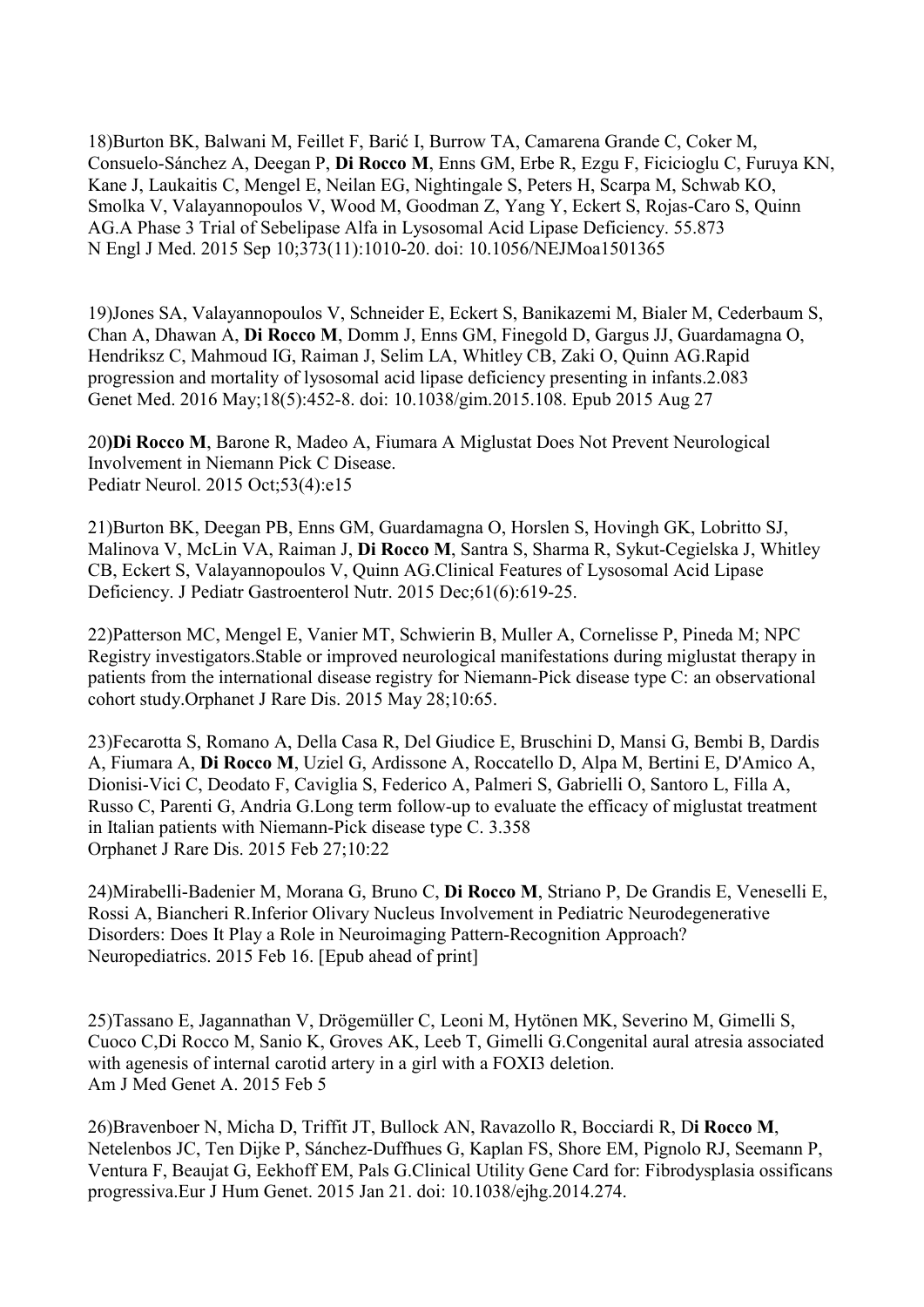27)Characterization of human disease phenotypes associated with mutations in TREX1, RNASEH2A, RNASEH2B, RNASEH2C, SAMHD1, ADAR, and IFIH1. Crow YJ, Chase DS, Lowenstein Schmidt J, Szynkiewicz M, Forte GM, Gornall HL, Oojageer A, Anderson B, Pizzino A, Helman G, Abdel-Hamid MS, Abdel-Salam GM, Ackroyd S, Aeby A, Agosta G, Albin C, Allon-Shalev S, Arellano M, Ariaudo G, Aswani V, Babul-Hirji R, Baildam EM, Bahi-Buisson N, Bailey KM, Barnerias C, Barth M, Battini R, Beresford MW, Bernard G, Bianchi M, Billette de Villemeur T, Blair EM, Bloom M, Burlina AB, Luisa Carpanelli M, Carvalho DR, Castro-Gago M, Cavallini A, Cereda C, Chandler KE, Chitayat DA, Collins AE, Sierra Corcoles C, Cordeiro NJ, Crichiutti G, Dabydeen L, Dale RC, D Arrigo S, De Goede CG, De Laet C, De Waele LM, Denzler I, Desguerre I, Devriendt K, Di Rocco M, Fahey MC, Fazzi E, Ferrie CD, Figueiredo A, Gener B, Goizet C, Gowrinathan NR, Gowrishankar K, Hanrahan D, Isidor B, Kara B, Khan N, King MD, Kirk EP, Kumar R, Lagae L, Landrieu P, Lauffer H, Laugel V, Piana RL, Lim MJ, Lin JP, Linnankivi T, Mackay MT, Marom DR, Marques Lourenço C, McKee SA, Moroni I, Morton JE, Moutard ML, Murray K, Nabbout R, Nampoothiri S, Nunez-Enamorado N, Oades PJ, Olivieri I, Ostergaard JR, Pérez-Dueñas B, Prendiville JS, Ramesh V, Rasmussen M, Régal L, Ricci F, Rio M, Rodriguez D, Roubertie A, Salvatici E, Segers KA, Sinha GP, Soler D, Spiegel R, Stödberg TI, Straussberg R, Swoboda KJ, Suri M, Tacke U, Tan TY, Te Water Naude J, Wee Teik K, Mary Thomas M, Till M, Tonduti D, Maria Valente E, Noel Van Coster R, van der Knaap MS, Vassallo G, Vijzelaar R, Vogt J, Wallace GB, Wassmer E, Webb HJ, Whitehouse WP, Whitney RN, Zaki MS, Zuberi SM, Livingston JH, Rozenberg F, Lebon P, Vanderver A, Orcesi S, Rice GICharacterization of human disease phenotypes associated with mutations in TREX1, RNASEH2A, RNASEH2B, RNASEH2C, SAMHD1, ADAR, and IFIH1.Am J Med Genet A. 2015 Feb;167(2):296-312

28)Giardino S, Lanino E, Morreale G, Madeo A, Di Rocco M, Gattorno M, Faraci M.Long-term Outcome of a Successful Cord Blood Stem Cell Transplant in Mevalonate Kinase Deficiency. Pediatrics. 2015 Jan;135(1):e211-5

29)Giuffrida G, Cappellini MD, Carubbi F, Di Rocco M, Iolascon G.Management of bone disease in Gaucher disease type 1: clinical practice.Adv Ther. 2014 Dec;31(12):1197-212

30)Gimelli S, Capra V, Di Rocco M, Leoni M, Mirabelli-Badenier M, Schiaffino MC, Fiorio P, Cuoco C, Gimelli G, Tassano E.Interstitial 7q31.1 copy number variations disrupting IMMP2L gene are associated with a wide spectrum of neurodevelopmental disorders. Mol Cytogenet. 2014 Aug 13;7:54

31)Besio R, Maruelli S, Gioia R, Villa I, Grabowski P, Gallagher O, Bishop NJ, Foster S, De Lorenzi E, Colombo R, Diaz JL, Moore-Barton H, Deshpande C, Aydin HI, Tokatli A, Kwiek B, Kasapkara CS, Adisen EO, Gurer MA, Di Rocco M, Phang JM, Gunn TM, Tenni R, Rossi A, Forlino A.Lack of prolidase causes a bone phenotype both in human and in mouse. Bone. 2015 Mar;72:53-64

32)Barone R, Carrozzi M, Parini R, Battini R, Martinelli D, Elia M, Spada M, Lilliu F, Ciana G, Burlina A, Leuzzi V, Leoni M, Sturiale L, Matthijs G, Jaeken J, Di Rocco M, Garozzo D, Fiumara A.A nationwide survey of PMM2-CDG in Italy: high frequency of a mild neurological variant associated with the L32R mutation.

J Neurol. 2015 Jan;262(1):154-64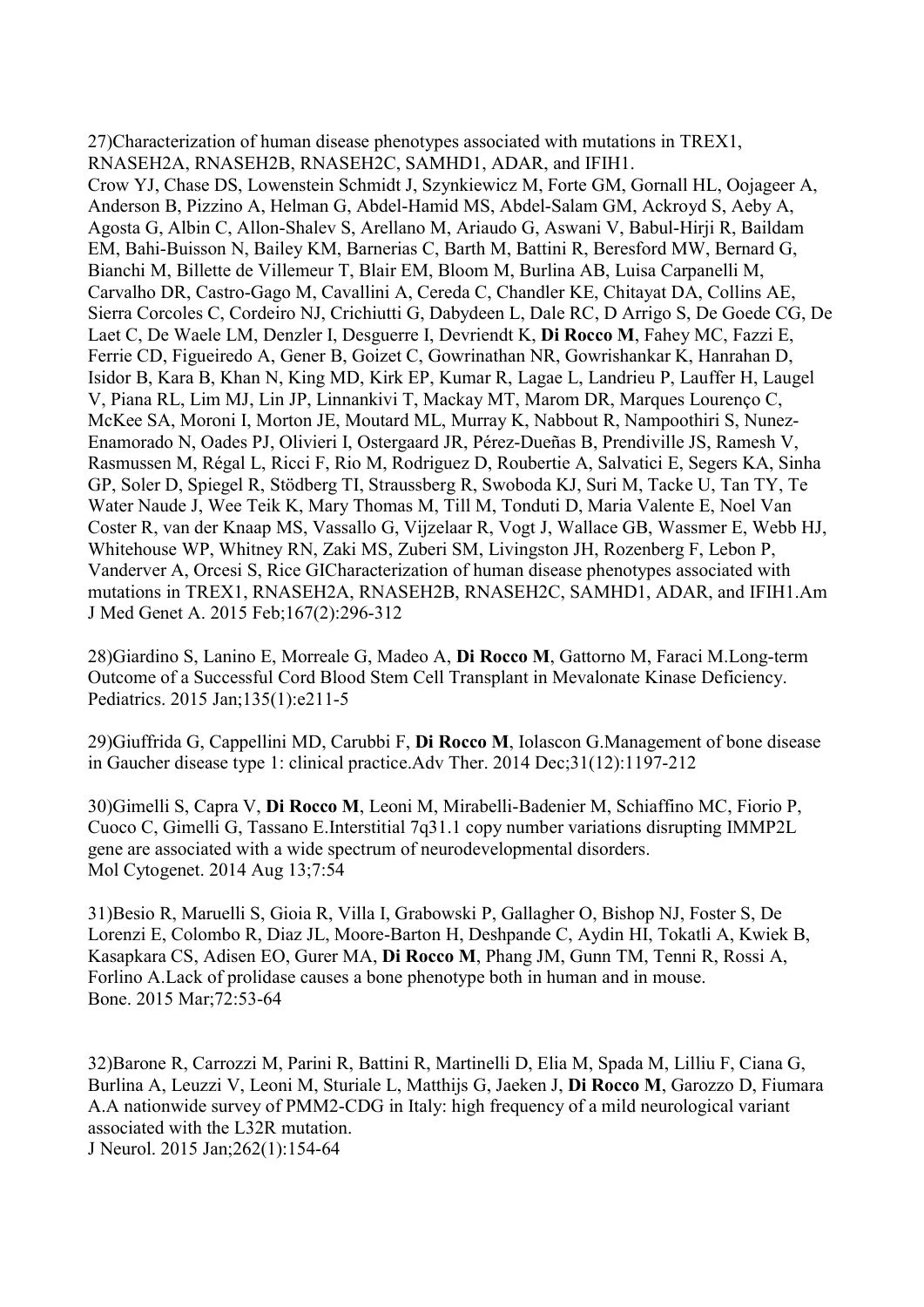33)Mirabelli-Badenier M, Severino M, Tappino B, Tortora D, Camia F, Zanaboni C, Brera F, Priolo E, Rossi A, Biancheri R, Di Rocco M, Filocamo M.A novel homozygous MCOLN1 double mutant allele leading to TRP channel domain ablation underlies Mucolipidosis IV in an Italian Child.Metab Brain Dis. 2014 Aug 26

34)Di Rocco M, Andria G, Deodato F, Giona F, Micalizzi C, Pession A.Early diagnosis of Gaucher disease in pediatric patients: proposal for a diagnostic algorithm. Pediatr Blood Cancer. 2014 Nov;61(11):1905-9.

35)Haupt J, Deichsel A, Stange K, Ast C, Bocciardi R, Ravazzolo R, Di Rocco M, Ferrari P, Landi A, Kaplan FS, Shore EM, Reissner C, Seemann PACVR1 p.Q207E causes classic fibrodysplasia ossificans progressiva and is functionally distinct from the engineered constitutively active ACVR1 p.Q207D variant.Hum Mol Genet. 2014 Oct 15;23(20):5364-77

36)Gimelli S, Stathaki E, Béna F, Leoni M, Di Rocco M, Cuoco C, Tassano ERecurrent microdeletion 2q21.1: report on a new patient with neurological disorders. Am J Med Genet A. 2014 Mar;164A(3):801-5

37)Michot C, Le Goff C, Mahaut C, Afenjar A, Brooks AS, Campeau PM, Destree A, Di Rocco M, Donnai D, Hennekam R, Heron D, Jacquemont S, Kannu P, Lin AE, Manouvrier-Hanu S, Mansour S, Marlin S, McGowan R, Murphy H, Raas-Rothschild A, Rio M, Simon M, Stolte-Dijkstra I, Stone JR, Sznajer Y, Tolmie J, Touraine R, van den Ende J, Van der Aa N, van Essen T, Verloes A, Munnich A, Cormier-Daire VMyhre and LAPS syndromes: clinical and molecular review of 32 patients.Eur J Hum Genet. 2014 Nov;22(11):1272-7. doi: 10.1038/ejhg.2013.288.

38)Sechi A, Deroma L, Paci S, Lapolla A, Carubbi F, Burlina A, Rigoldi M, Di Rocco M.Quality of life in adult patients with glycogen storage disease type I: results of a multicenter italian study. JIMD Rep. 2014;14:47-53

39)Gimelli S, Leoni M, Di Rocco M, Caridi G, Porta S, Cuoco C, Gimelli G, Tassano EA rare 3q13.31 microdeletion including GAP43 and LSAMP genes. Mol Cytogenet. 2013 Nov 26;6(1):52

40)Wilson GR, Sunley J, Smith KR, Pope K, Bromhead CJ, Fitzpatrick E, Di Rocco M, van Steensel M, Coman DJ, Leventer RJ, Delatycki MB, Amor DJ, Bahlo M, Lockhart PJ Mutations in SH3PXD2B cause Borrone dermato-cardio-skeletal syndrome. Eur J Hum Genet. 2014 Jun;22(6):741-7

41)Assereto S, Robbiano A, Di Rocco M, Rossi A, Cassandrini D, Panicucci C, Brigati G, Biancheri R, Bruno C, Minetti C, Trucks H, Sander T, Zara F, Gazzerro E Functional characterization of the c.462delA mutation in the NDUFS4 subunit gene of mitochondrial complex I.J Neurol. 2013 Jul;260(7):1866-70.

42)Erba PA, Minichilli F, Giona F, Linari S, Dambrosia J, Pierini A, Filocamo M, Di Rocco M, Buffoni F, Brady RO, Mariani G.99mTc-sestamibi scintigraphy to monitor the long-term efficacy of enzyme replacement therapy on bone marrow infiltration in patients with Gaucher disease. J Nucl Med. 2013 Oct;54(10):1717-24